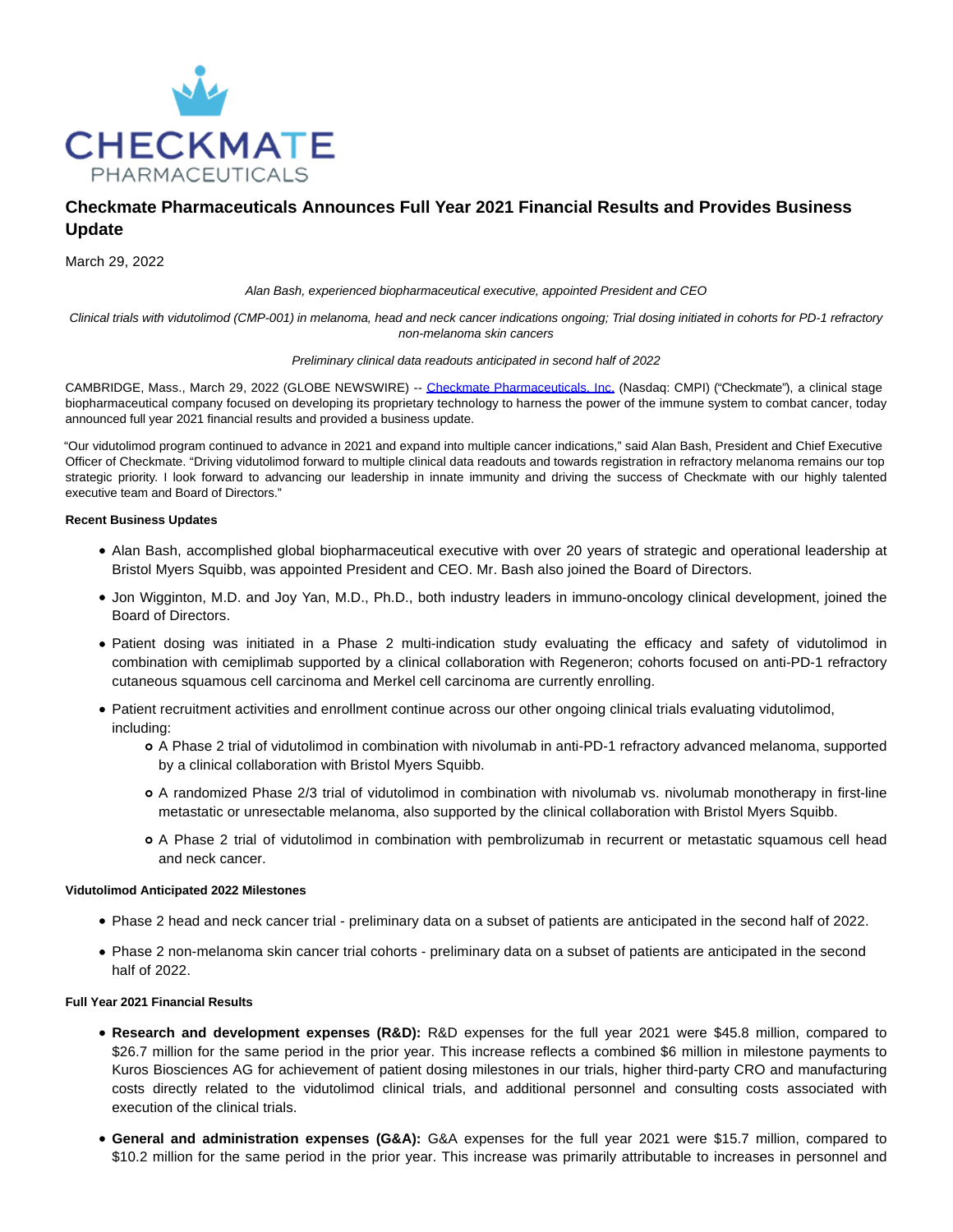operating expense to support Checkmate operating for a full year in 2021 as a publicly traded company.

- **Net loss:** Net loss for the full year 2021 was \$61.4 million, compared to \$36.9 million for the prior year.
- **Cash, cash equivalents and investments:** Cash, cash equivalents and available-for-sale investments were \$70.9 million as of December 31, 2021.

#### **About Checkmate Pharmaceuticals**

Checkmate Pharmaceuticals is a clinical stage biotechnology company focused on developing its proprietary technology to harness the power of the immune system to combat cancer. Checkmate Pharmaceuticals' product candidate, vidutolimod (CMP-001), is an advanced generation Toll-like receptor 9 (TLR9) agonist, delivered as a biologic virus-like particle utilizing a CpG-A oligodeoxynucleotide as a key component, designed to trigger the body's innate immune system to attack tumors in combination with other therapies. Information regarding Checkmate Pharmaceuticals is available at [www.checkmatepharma.com.](https://www.globenewswire.com/Tracker?data=_o9q1NKiPOzVbx96dFniDLoAsPY3gSd3wgNJCTuLR48K2pDpoPmDHwIobnqNJ3a2qvVq7Kbtpf1QRc4gms0UXXfwQbSDZBPVFDICmrDsZ0qQ0zbuZEs6fprEVcf9NjehgLiM-sYTUO-_LmI5CS56i0b7YV004Y092ZL2RCV_0PYxq4m5TeMbtNiHQeWBEkaG3DdN03p1myhYTJyzeMunxtLAc5xUP28ONFSgjgcmHxl08SDauZY8k9WStuhUhH4-Gz_I3JG61vmucIk7CFmFCyeLticC_KfG4ugiND6qJdnSFxA5QTHtQbUGgm9YLZrj6DZzuDdUi53Gt6839EBuy6wGCKiozL-ch9v_GdFsGhM=)

#### **Availability of Other Information About Checkmate Pharmaceuticals**

Investors and others should note that we communicate with our investors and the public using our website (www.checkmatepharma.com) and our investor relations website (ir.checkmatepharma.com), including but not limited to: investor presentations and investor fact sheets, U.S. Securities and Exchange Commission filings, press releases, public conference calls and webcasts. The information that Checkmate Pharmaceuticals posts on these channels and websites could be deemed to be material information. As a result, we encourage investors, the media, and others interested in us to review the information that is posted on these channels, including the investor relations website, on a regular basis. The contents of our website or these channels, or any other website that may be accessed from our website or these channels, shall not be deemed incorporated by reference in any filing under the Securities Act of 1933.

#### **Forward-Looking Statements**

Various statements in this release are "forward-looking statements" within the meaning of the Private Securities Litigation Reform Act of 1995, as amended, including words such as, but not limited to, "anticipate," "believe," "can," "could," "expect," "estimate," "design," "goal," "intend," "may," "might," "objective," "plan," "predict," "project," "target," "likely," "should," "will," and "would," or the negative of these terms and similar expressions or words, identify forward-looking statements. Forward-looking statements are based upon current expectations that involve risks, changes in circumstances, assumptions, and uncertainties. These statements include those regarding vidutolimod (CMP-001), including its development, efficacy and therapeutic potential and the advancement of our clinical and preclinical pipeline, the ability to expand into new cancer indications, the timing of potential data read outs on our ongoing clinical trials, our anticipated cash runway, and our ability to raise additional capital to fund our clinical development program and continue as a going concern. Forward-looking statements should not be read as a guarantee of future performance or results and may not be accurate indications of when such performance or results will be achieved. These forward-looking statements are subject to risks and uncertainties, including those related to the development of vidutolimod, including any delays in our ongoing or planned preclinical or clinical trials, the results from clinical trials, including the fact that positive results from a trial may not necessarily be predictive of the results of future or ongoing clinical trials, the impact of the ongoing COVID-19 pandemic on our business, operations, clinical supply , clinical enrollment and plans, the risks inherent in the drug development process, including related to regulatory approval, the risks regarding the accuracy of our estimates of expenses and timing of development, our capital requirements, the need for additional financing and the ability to obtain financing, and obtaining, maintaining and protecting our intellectual property. These and additional risks are discussed in the sections titled "Risk Factors" and "Management's Discussion and Analysis of Financial Condition and Results of Operations" in our Annual Report on Form 10-K for the year ending December 31, 2021, as filed with the Securities and Exchange Commission which are available on the Securities and Exchange Commission's website at www.sec.gov, and as well as discussions of potential risks, uncertainties and other important factors in our subsequent filings with the Securities and Exchange Commission. All information in this press release is as of the date of the release, and Checkmate undertakes no duty to update this information unless required by law.

#### **CHECKMATE PHARMACEUTICALS, INC. AND SUBSIDIARY CONDENSED STATEMENTS OF OPERATIONS (In thousands, excepts per share amounts) (unaudited)**

|                                                                            |                 | Year ended December 31.<br>2021 |           |  |
|----------------------------------------------------------------------------|-----------------|---------------------------------|-----------|--|
|                                                                            |                 |                                 | 2020      |  |
| Operating expenses:                                                        |                 |                                 |           |  |
| Research and development                                                   | \$<br>45.819    | \$                              | 26,719    |  |
| General and administrative                                                 | 15,651          |                                 | 10,185    |  |
| Total operating expenses                                                   | 61.470          |                                 | 36,904    |  |
| Loss from operations                                                       | (61, 470)       |                                 | (36, 904) |  |
| Other income (expense), net:                                               |                 |                                 |           |  |
| Interest income                                                            | 100             |                                 | 79        |  |
| Loss on sale of available-for-sale investments                             | (35)            |                                 |           |  |
| Change in fair value of convertible notes                                  | $- -$           |                                 | (83)      |  |
| Total other income (expense), net                                          | 65              |                                 | (4)       |  |
| Net loss                                                                   | \$<br>(61, 405) | \$                              | (36,908)  |  |
| Weighted-average common shares outstanding - basic and diluted             | 21,616          |                                 | 9,560     |  |
| Net loss per share attributable to common shareholders - basic and diluted | \$<br>(2.84)    | \$                              | (4.49)    |  |